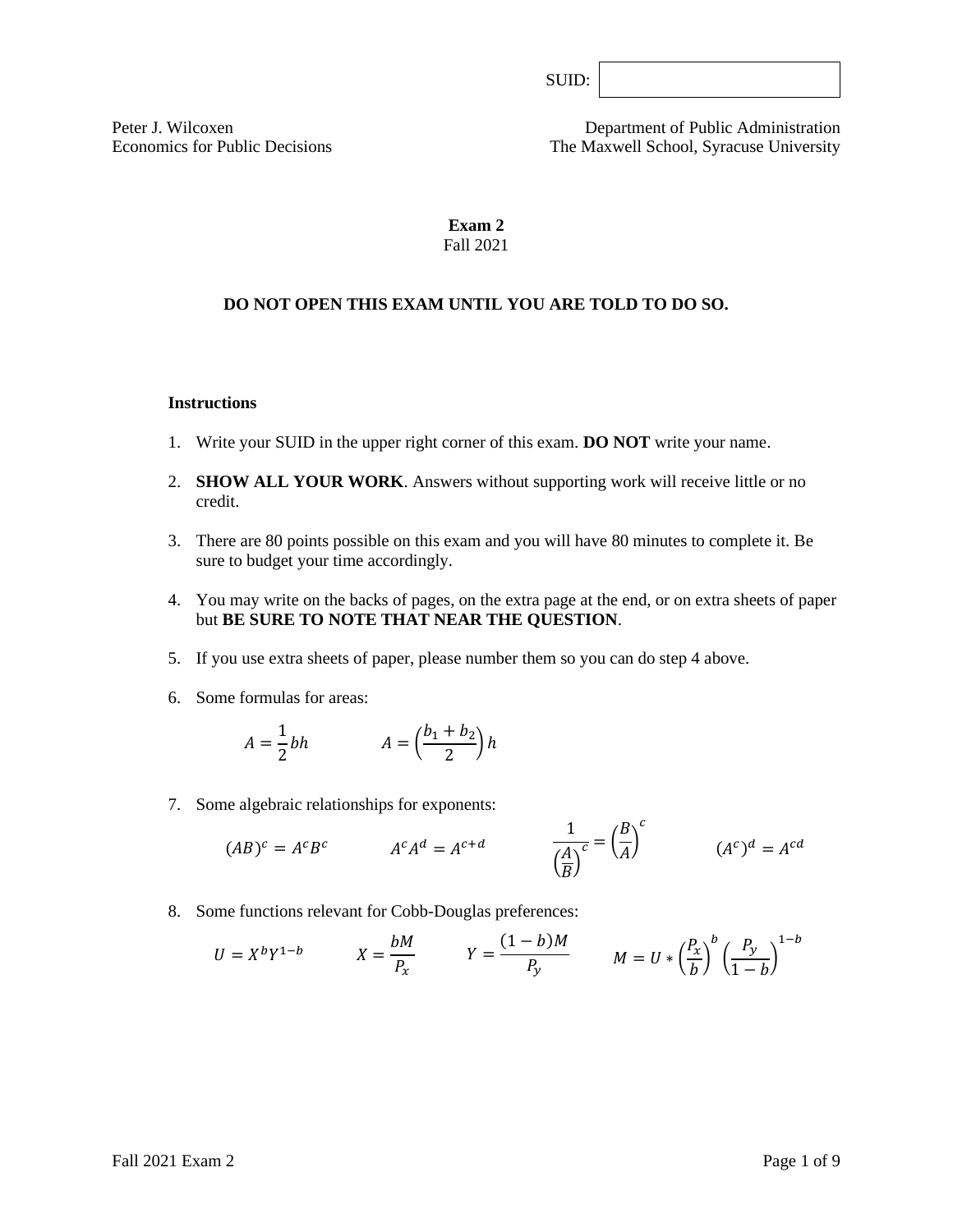## **Question 1 (15 points)**

An important cross subsidy arises in electricity markets where customers are often charged a flat rate per unit of electricity no matter what time of day they consume it. The cross subsidy arises because utilities have very high costs during peak demand periods (typically late afternoons) but much lower costs at other times.

Suppose a particular utility charges \$0.14 per unit and supplies two markets: off peak (O) and peak (P). Data about the markets is given below. The utility is currently running a deficit of \$1.4 million and is considering removing the cross subsidy by charging buyers in each period its WTA for that period.

| Variable                | <b>Off</b> peak | Peak       |
|-------------------------|-----------------|------------|
| Units sold              | 100 Million     | 20 Million |
| WTA in dollars per unit | \$0.07          | TRD        |
| Demand elasticity       | -04             | -01        |

(a) Please determine:  $\Box$  the amount of extra revenue the utility is initially earning in the off peak market;  $\Box$  the utility's WTA in the peak period;  $\Box$  the new number of units sold in each market if the cross subsidy is removed;  $\Box$  the change in CS in each of the markets; and  $\Box$  the impact of removing the cross subsidy on overall social surplus (both markets together).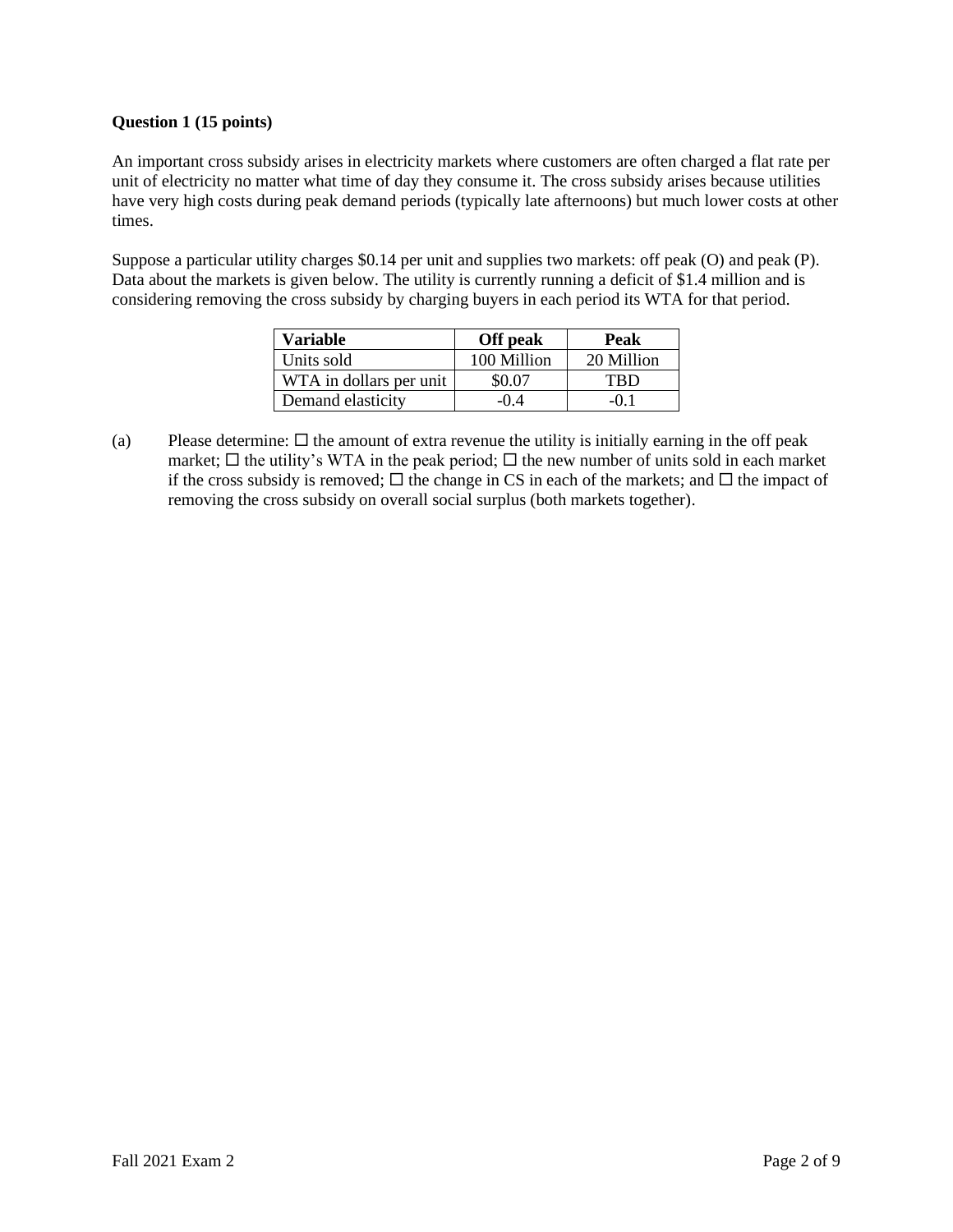## **Question 2 (15 points)**

Suppose hackers carry out a ransomware attack that shuts down a major gasoline pipeline (similar to what happened to the Colonial Pipeline last spring). The attack causes the price of gas to rise to \$8 per gallon and the quantity of gas to drop from its normal level to 1 million gallons. The government is concerned about the high price and is considering imposing a price ceiling of \$4 per gallon. The elasticity of demand for gasoline is known to be -0.2 and the elasticity of supply is known to be 0.4.

(a) Please determine:  $\Box$  the new quantity of gasoline under the price control;  $\Box$  the change in CS and PS resulting from the policy; and  $\Box$  the DWL it would create. Briefly discuss who gains and who loses from the policy.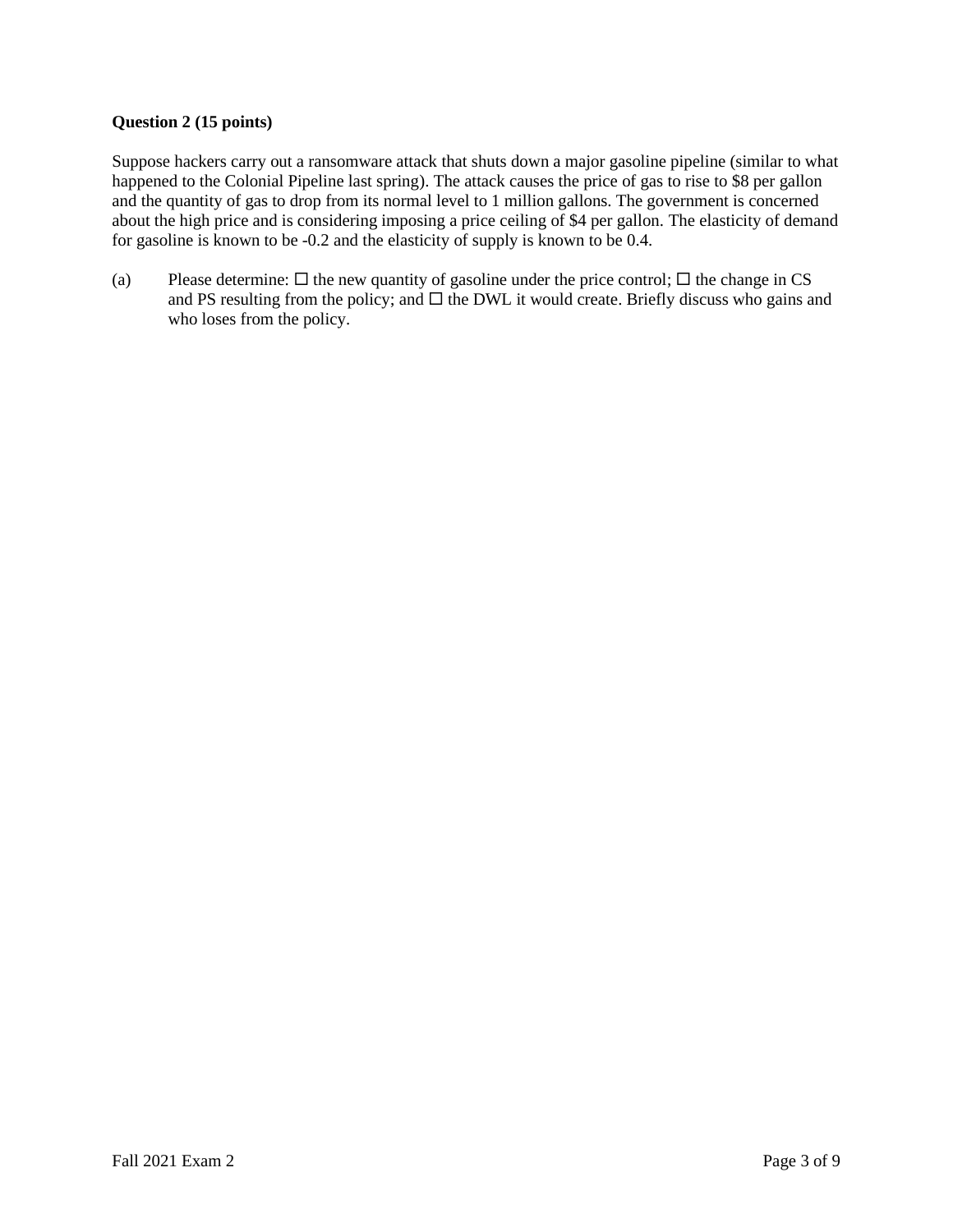# **Question 3 (5 points)**

A household has the utility function and demand equations shown below. Please derive its expenditure function. Be sure to show the steps, not just the final result.

|  |  | $\left  U = (X - 10)^{0.5} (Y + 10)^{0.5} \right  X = 10 + \frac{0.5M - 5P_x + 5P_y}{P} \left  Y = -10 + \frac{0.5M - 5P_x + 5P_y}{P} \right $ |
|--|--|------------------------------------------------------------------------------------------------------------------------------------------------|
|--|--|------------------------------------------------------------------------------------------------------------------------------------------------|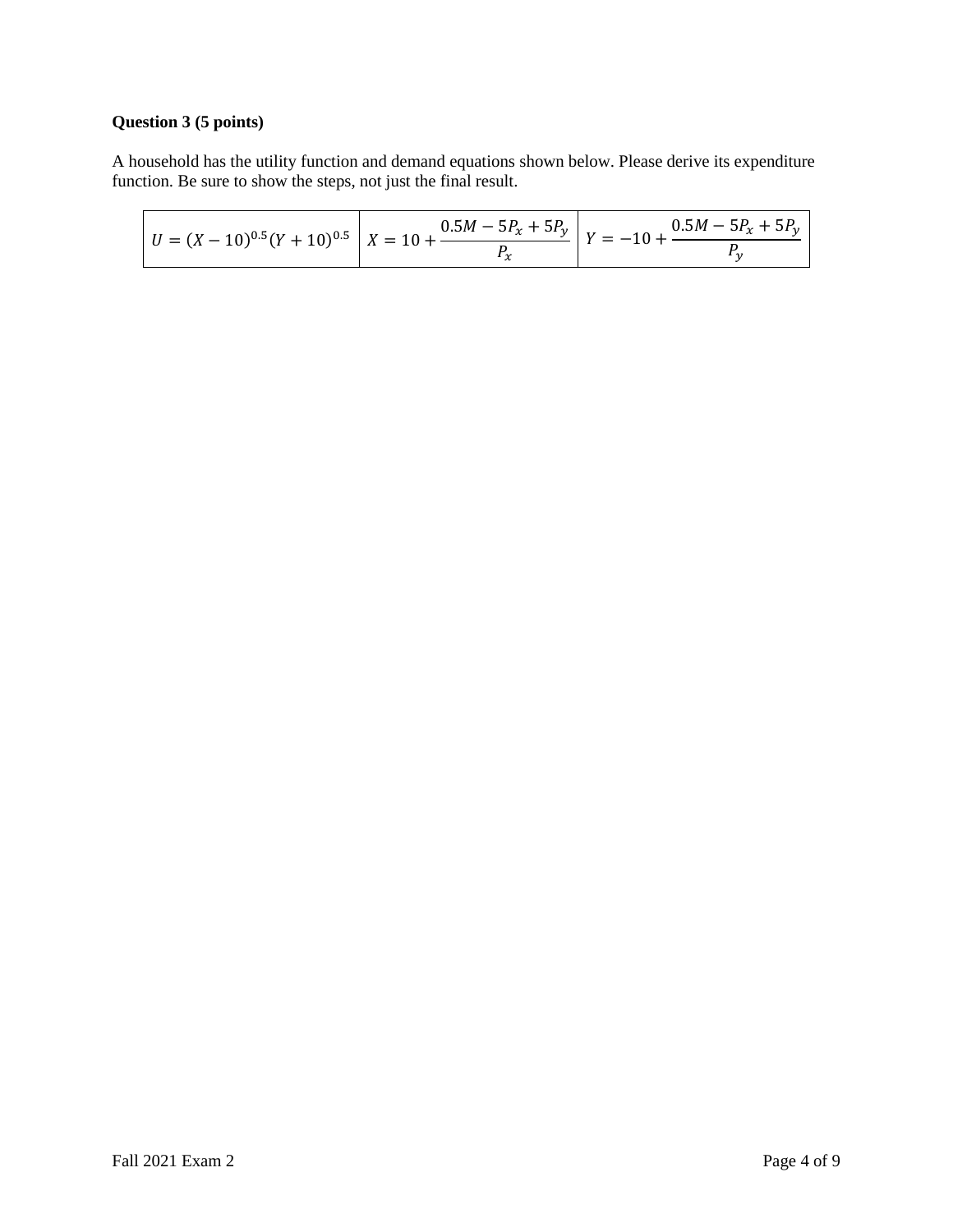## **Question 4 (15 points)**

One of the households in the table to the right has perfect complements preferences and likes *b* units of the Y good for each unit of X. In the remainder of the exam, this will be referred to as the PC household.

| Year | $\mathbf{P}$ <b>x</b> | $Py$           | HH             | <b>Income</b> | X   | Y   |
|------|-----------------------|----------------|----------------|---------------|-----|-----|
|      |                       |                | Α              | 3000          | 135 | 165 |
| 2020 |                       | 10             | B              | 3000          | 200 | 100 |
|      | 10                    |                | $\overline{C}$ | 2600          | 208 | 52  |
|      |                       |                | D              | 1800          | 90  | 90  |
|      |                       | Α              | 3064           | 116           | 209 |     |
| 2021 |                       |                | B              | 3040          | 190 | 95  |
| 12   | 8                     | $\overline{C}$ | 3000           | 200           | 75  |     |
|      |                       |                | D              | 2400          | 80  | 180 |

(a) Please:  $\Box$  determine which one is the PC household and calculate its value of *b*;  $\Box$  derive the household's demand curves for X and Y (be sure to show the steps); and  $\Box$  draw a diagram illustrating the household's 2021 equilibrium.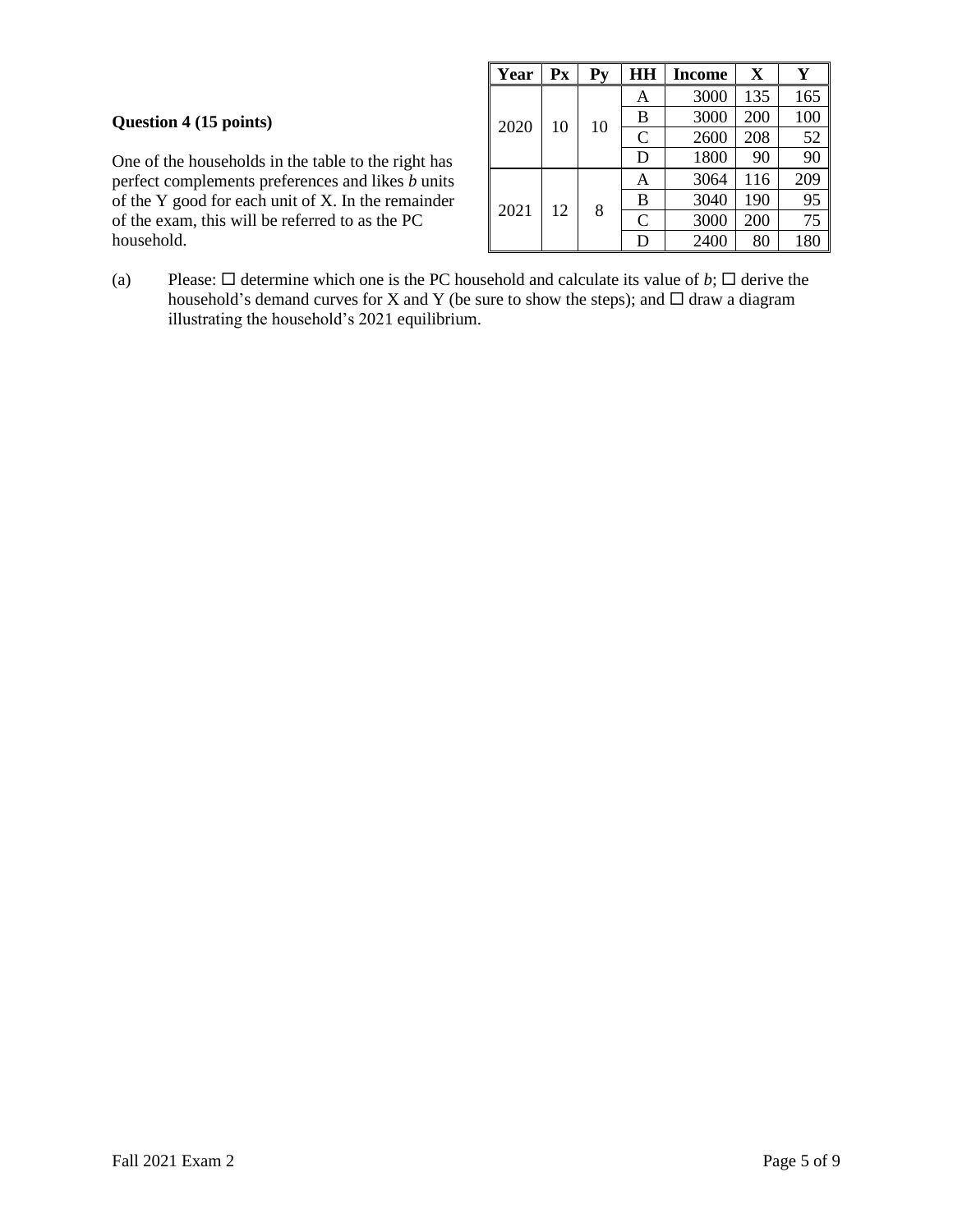| Year | Рx         | Pv | HН | <b>Income</b> |     |     |
|------|------------|----|----|---------------|-----|-----|
|      |            |    | A  | 3064          | 116 | 209 |
|      | 2021<br>12 |    | В  | 3040          | 190 | 95  |
|      |            | 8  |    | 3000          | 200 |     |
|      |            |    | D  | 2400          |     |     |

Now suppose that in 2021 the government decides to shift the PC household's consumption away

from X and toward Y. To do so, it imposes a \$4 tax on X and a \$4 subsidy on Y. In addition, it provides the household with a lump sum subsidy of \$272 dollars to offset part of the impact of the policy. You may assume the supplies of X and Y are perfectly elastic so  $P_x$  would rise to \$16 and  $P_y$  would fall to \$4. For convenience, the data for 2021 are repeated above.

(b) Please calculate:  $\Box$  the new values of X and Y under the policy;  $\Box$  the overall effect of the policy on the government's budget;  $\Box$  the CV, and indicate whether the household is better or worse off; and  $\Box$  the net impact of the policy on social surplus.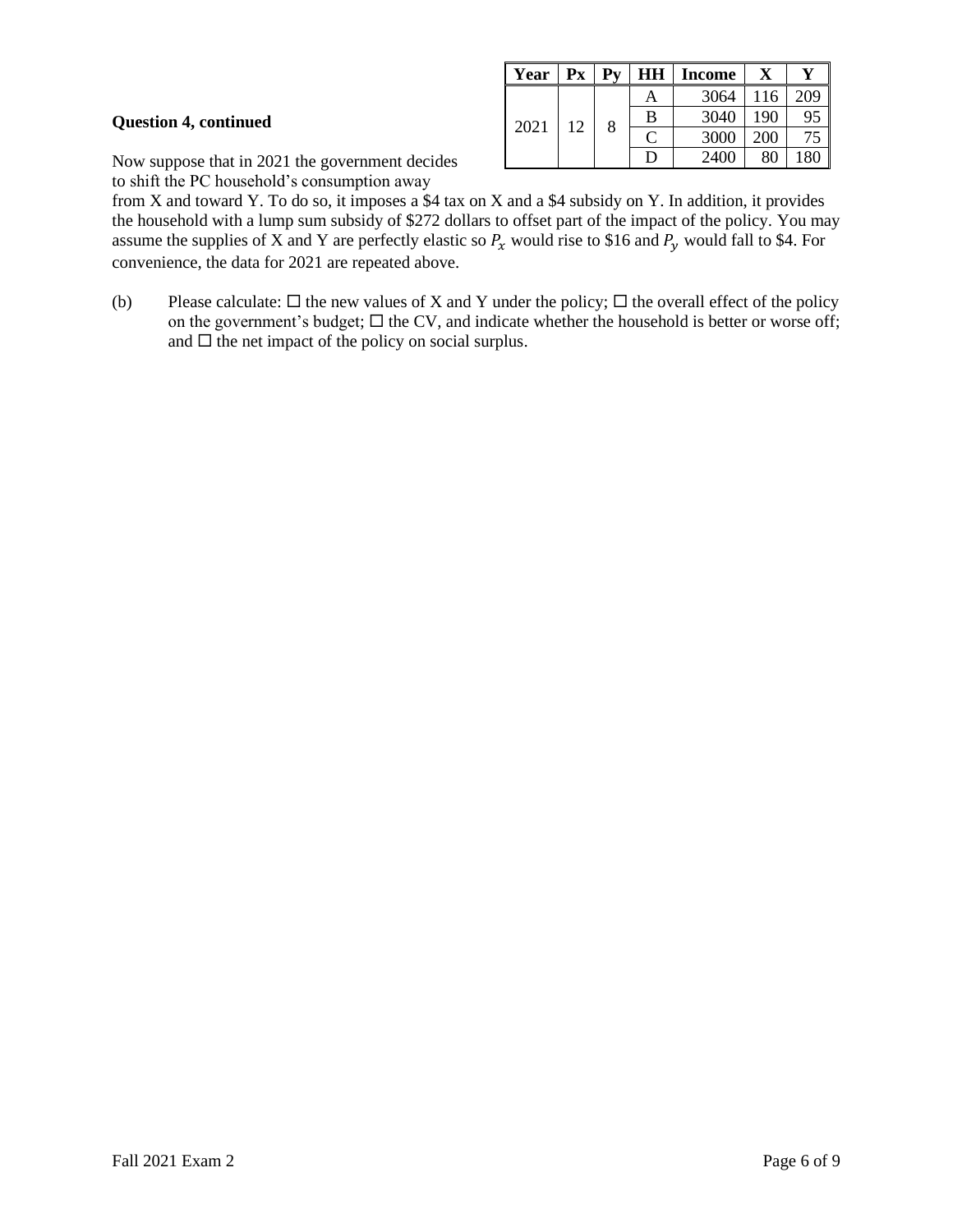### **Question 5 (15 points)**

A household buys two goods, X and Y, and its preferences can be represented by the utility function shown below. Be sure to note that it's NOT Cobb-Douglas: the X and Y terms are *added*, not multiplied, in the utility function. Also shown are the household's demand equations and its expenditure function.

$$
U = X^{0.5} + Y^{0.5} \left[ X = \frac{M * P_y}{P_x (P_x + P_y)} \right] Y = \frac{M * P_x}{P_y (P_x + P_y)} \left[ M = \frac{U^2 * P_x * P_y}{P_x + P_y} \right]
$$

Initially,  $P_x = $30$ ,  $P_y = $30$ , and M = \$60,000. The government is considering a policy that would provide a \$10 subsidy on X. The supply of X is perfectly elastic and its price would fall to  $P_x = $20$ .

(a) Please calculate:  $\Box$  the initial equilibrium before the policy is enacted (both X and Y);  $\Box$  the new value of X with the policy in place (it's OK to skip the new value of Y);  $\Box$  the CV for the policy; and  $\Box$  the policy's income and substitution effects for the X good.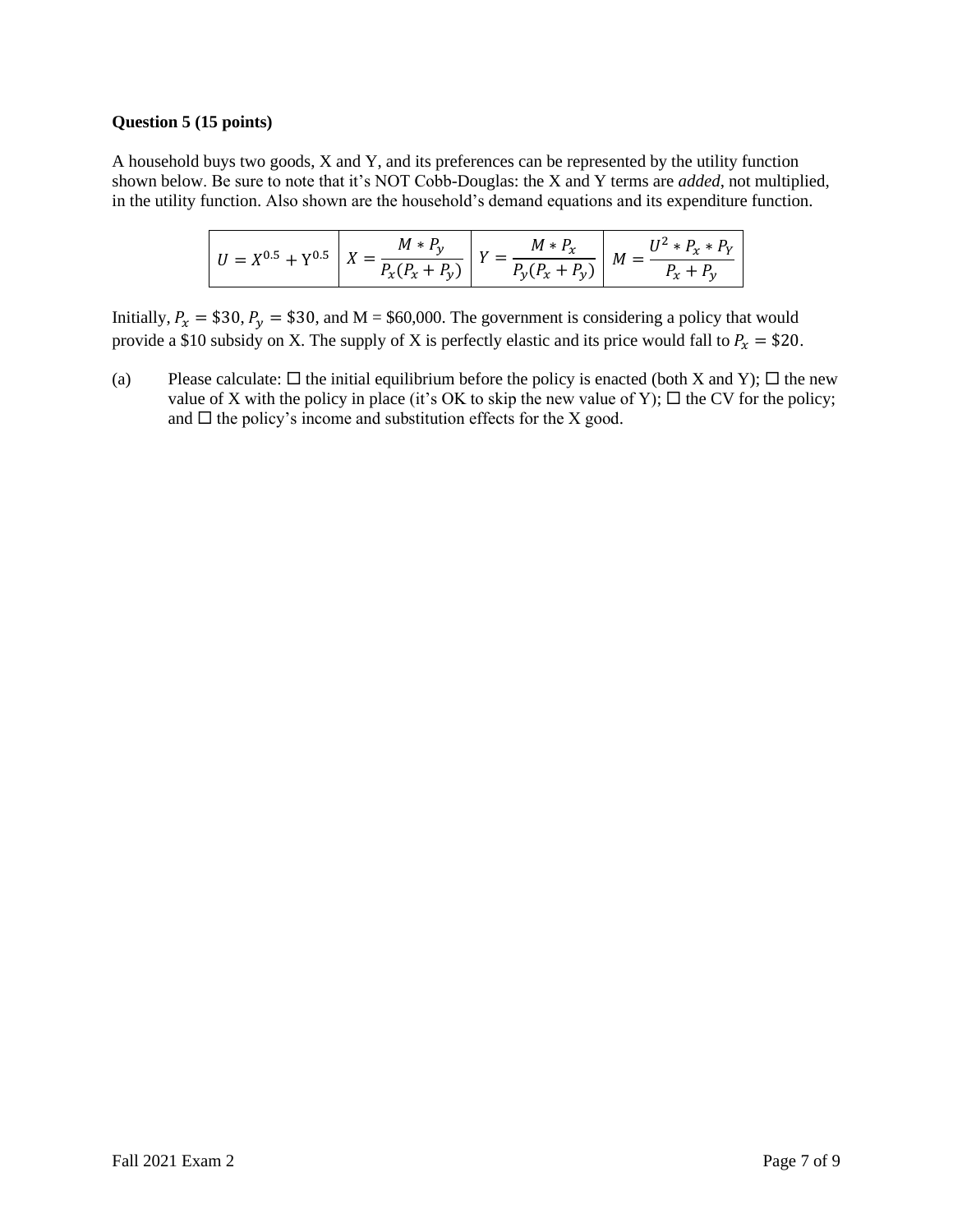## **Question 6 (15 points)**

An individual is concerned about consumption in two periods: 0 and 1. In period 0 her income is \$120,000, and in period 1 it will fall to \$60,000. However, she also has an opportunity to enroll in training program A or B in the table below (one program at most). She can borrow or save at an interest rate of 25% and her preferences about consumption in two periods,  $C_0$  and  $C_1$ , are given by a Cobb-Douglas utility function with the form:  $U = C_0^{0.5} C_1^{0.5}$ .

| Program | Tuition in 0 | Raise in 1 |
|---------|--------------|------------|
|         | \$24,000     | \$50,000   |
|         | \$10,000     | \$20,000   |

(a) Please determine:  $\Box$  which training program, if any, she should take;  $\Box$  how much she consumes in each period; and  $\Box$  the amount she borrows or saves in period 0. Finally:  $\Box$  illustrate your results with an appropriate diagram showing her intertemporal budget constraint after she decides whether or not to take a training program, an indifference curve, and her equilibrium.